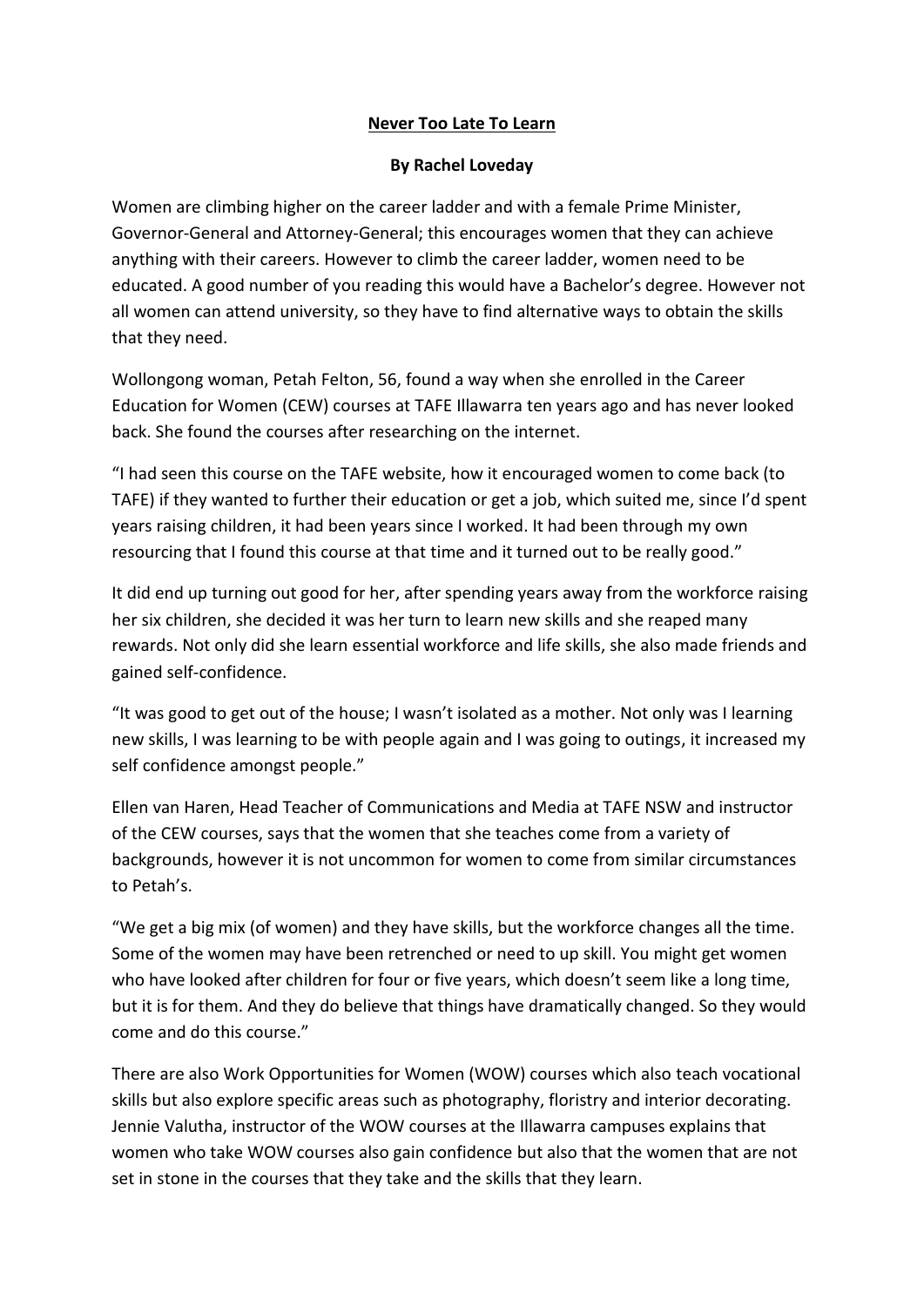"The WOW courses are specifically designed to teach women new skills and find a new pathway for them at TAFE. We (her and Ellen) know that by teaching them a new skill in a vocational area gives them the option to realise that they have the skills to do lots of things, so they might come and do the photography course, for example and they may decide not to continue with photography, but they've learnt a skill and gained confidence and whilst they're at TAFE, we can say 'maybe photography's not for you, so let's investigate something else.'"

These courses were first established in 1981 after an announcement by then NSW Premier Neville Wran that the state government would provide funding a one-year retraining program specifically for women, in particular as there was a lack of access of vocational education for mature-age women. Over thirty years later, these courses are still running across the state and women as young as seventeen and eighteen are enrolling.

Both Ellen and Jennie teach interpersonal communication skills to help the women in their classes balance their studies and family lives and are also trying to teach women that they can have it all.

"They (the women in their classes) learn interpersonal communication, that gives them a lot of confidence and assertion to start to say what they believe in," Ellen says

"What we were getting away from in the eighties is the model that the wife did what the husband said and was expected to look after the kids and not have a career—their first priority was their husband and children and that was starting to change, but that model was still pretty strong."

Jennie adds that this model and way of thinking is still present with women today and they try to raise awareness in their students that they can work around this.

"Women still feel with children that, that (being only a mother) is their role. They still carry guilt, if they're not there. They still feel that they have to put their children first and that they do have to do everything. We let them know it is okay to do both and to let go and that it doesn't matter if dinner's not on the table right on six o'clock, there are ways around that. But it certainly takes a long time to break those beliefs down in society. Society still sees that women are the homemakers."

Although this is a common belief amongst the women in their classes, Petah Felton was lucky enough to have her family support her during her education. Her children would sit with her at the dinner table and do their homework as she was doing theirs.

"We'd sit together at the dinner table of a night and we would discuss all of this (her course), it brought the family together and there was something else to talk about. The course opened up communication within the family, which wouldn't have happened if I was just at home."